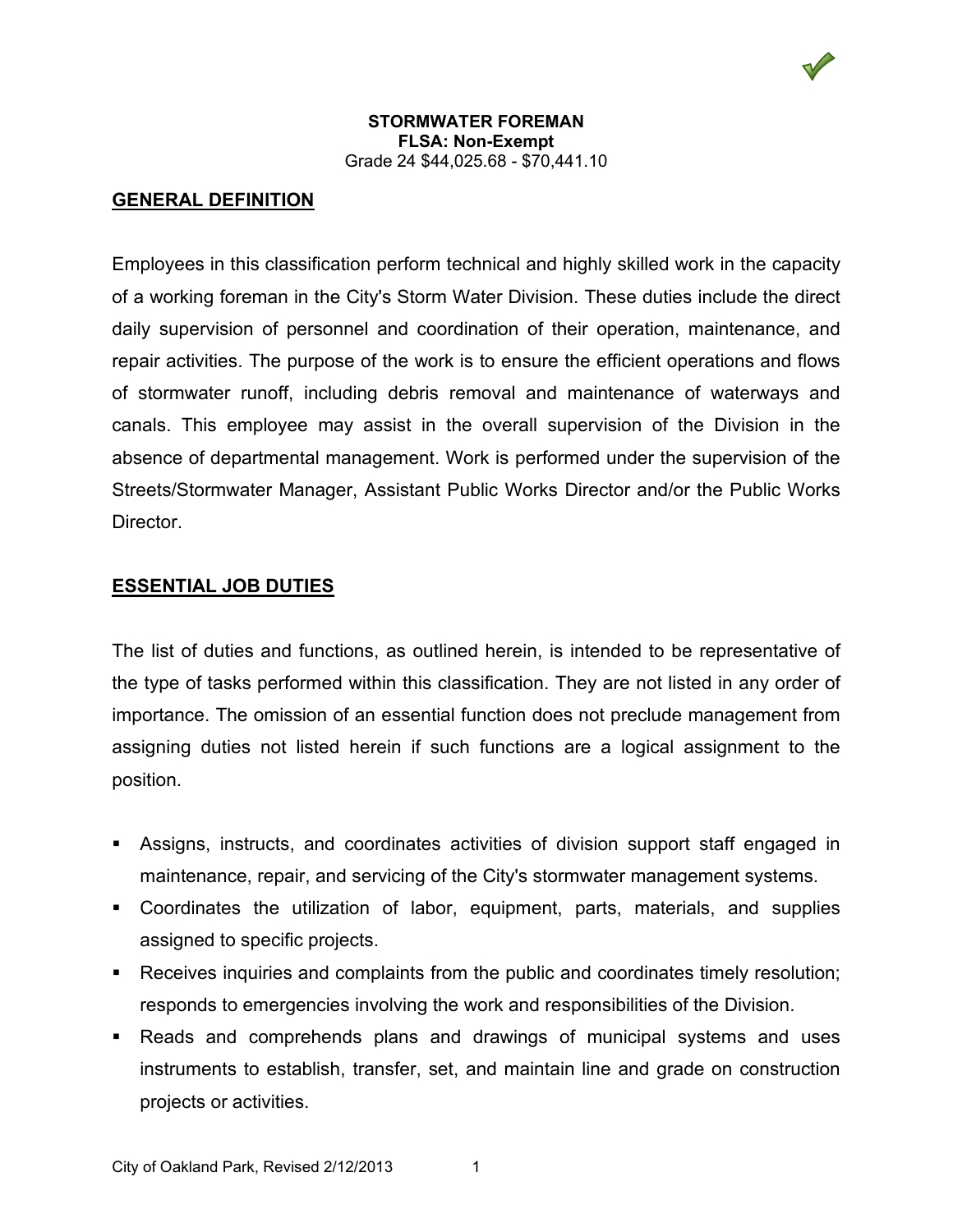- Ensures the effective repair and maintenance of stormwater system components, e.g., catch basins, culverts, canals, streets, debris removal.
- **Promotes and maintains OSHA and other employee safety and training programs** and assures employee adherence and awareness of the exposures and potential hazards.
- Ensures efficient system management through coordinating and supervising the installation of pipe, cleaning of service lines, excavation, pumping, maintenance, and/or system repairs.
- Performs work of a technical nature in the installation, adjusting, testing, or operation of various components of specialized equipment.
- Coordinates and supervises the operation of all equipment, power tools, and vehicles.
- Trains subordinates in safe and proper operational practices, procedures, and techniques.
- Maintains records of labor, equipment, and materials used and other essential data records specific to the Division; assists in the preparation of monthly reports.
- Performs manual labor and operates assigned equipment, tools, or vehicles as needed.
- Monitors work in progress and assists as needed; provides guidance and instruction in the more complex aspects of the work.
- Tests and inspects completed projects/tasks for adherence to work orders, job specifications, and applicable regulatory standards.
- Ensures compliance with all applicable laws, ordinances, codes, administrative, and safety policies.
- Requires regular attendance to scheduled work shifts.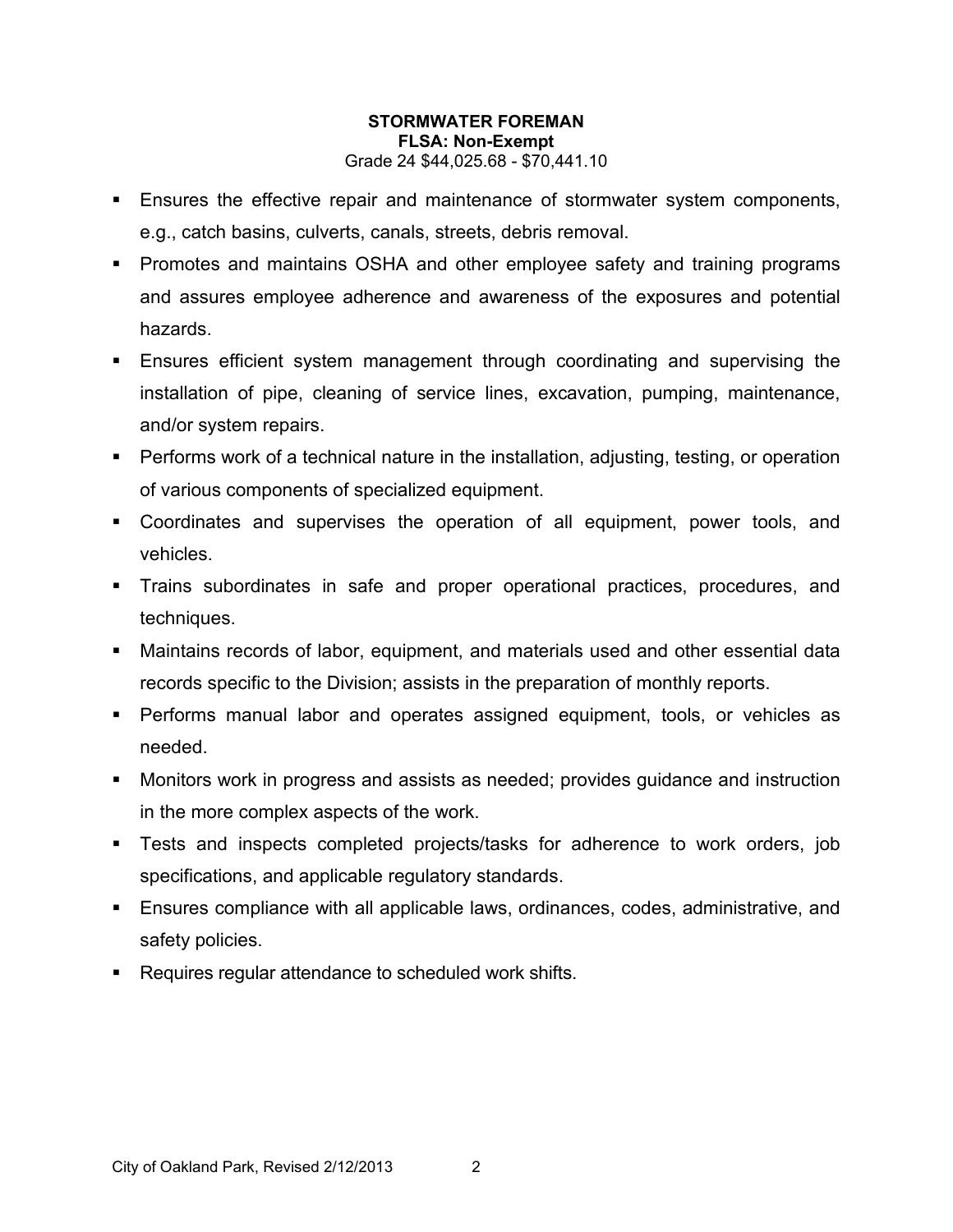# **KNOWLEDGE, SKILLS & ABILITIES**

- Basic working knowledge of chemistry and math.
- Substantial knowledge and skill in principles and methods of operating assigned equipment.
- Mechanical aptitude and ability to perform installation, maintenance, and repair of stormwater management systems, equipment, and associated peripheral components.
- Ability to give clear and specific verbal or written instructions as well as to understand and follow verbal or written instructions.
- Ability to supervise small groups of employees under field conditions.
- Ability to utilize computers and standard office environment applications, e.g., word processors, spreadsheets, email.
- Communicates with co-workers, management, citizens, and others in a courteous and professional manner.
- Conforms with and abides by all departmental and City regulations, policies, work procedures, and instructions.
- Knowledge of regulatory issues affecting municipal stormwater management systems.

## **MINIMUM ACCEPTABLE EDUCATION, TRAINING & EXPERIENCE**

High school diploma or GED equivalent; supplemented by five (5) years progressively knowledgeable experience in the stormwater management field, with experience in a lead worker or supervisory capacity and demonstrated technical skills in the more complex aspects of the work. Must hold a State of Florida Class B Driver's License. Certification Class C Stormwater Technician and Certification as an Aquatic Spray Technician. Position may be required to be on call, including nights, holidays, and weekends.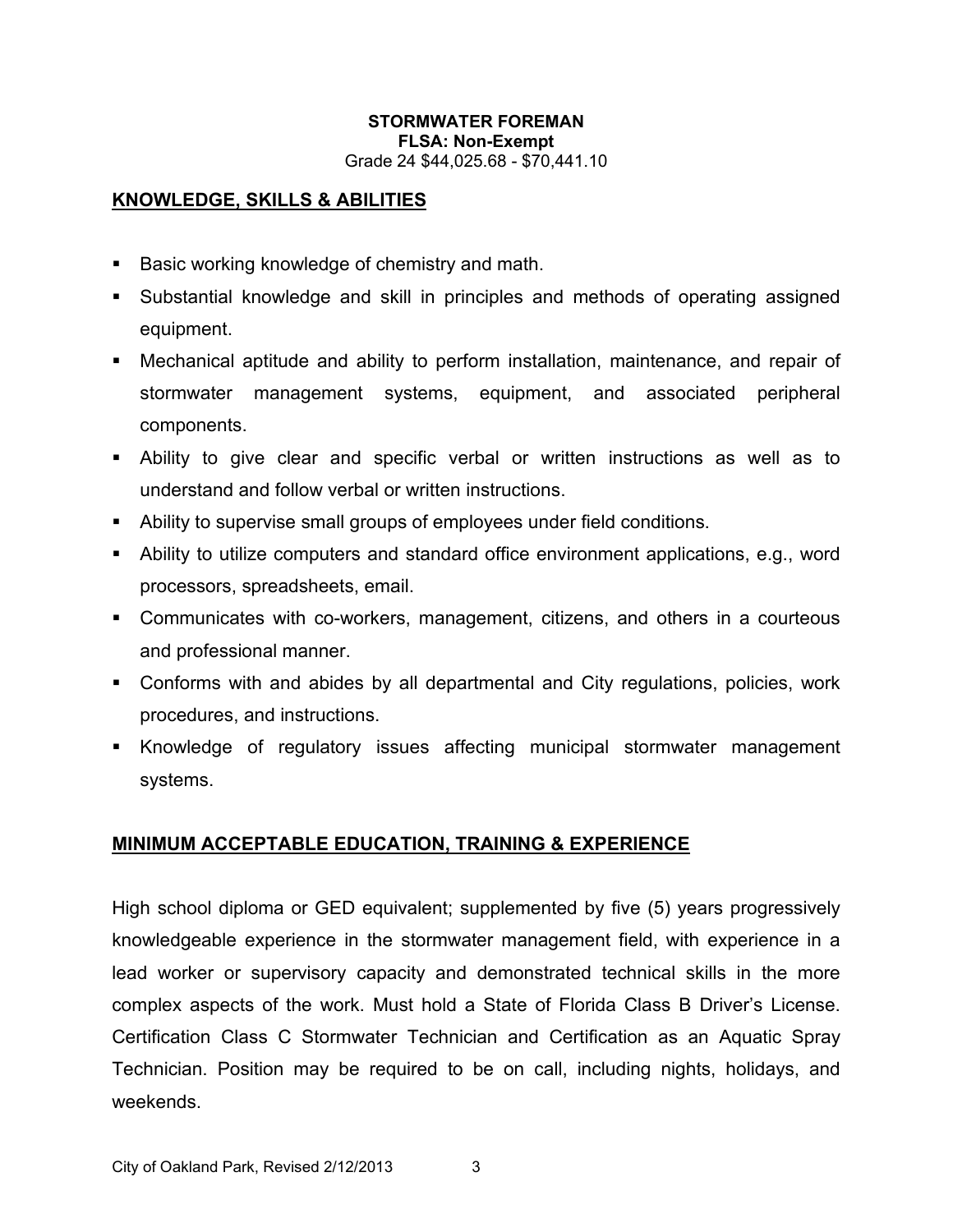### **PREFERRED**

Class B Storm Water Technician and Stormwater Inspector Certification. OSHA approved trench safety training.

## **PHYSICAL REQUIREMENTS**

The City of Oakland Park is an Equal Opportunity Employer. In compliance with the Americans with Disabilities Act (42 U.S. C. 12101 et. seq.), the City of Oakland Park will provide reasonable accommodations to qualified individuals with disabilities and encourages both prospective and current employees to discuss potential accommodations with the employer. The physical demands described here are representative of those that must be met by an employee to successfully perform the essential functions of this job.

- The employee is frequently required to climb, balance, stoop, kneel, crouch, or crawl.
- Must be able to operate objects, tools or controls and reach with arms and hands.
- Must be able to remain outdoors for extended periods in high heat and humidity conditions.
- Traverse rough terrain, walk up or down stairwells, ladders, slopes or steps.
- **The employee must frequently lift and/or move up to 75 pounds.**
- Vision ability includes close and peripheral vision, color distinction, and depth perception.
- **Ability to hear.**
- **Must be able to work in close and confined spaces.**
- **Written and oral communication skills.**